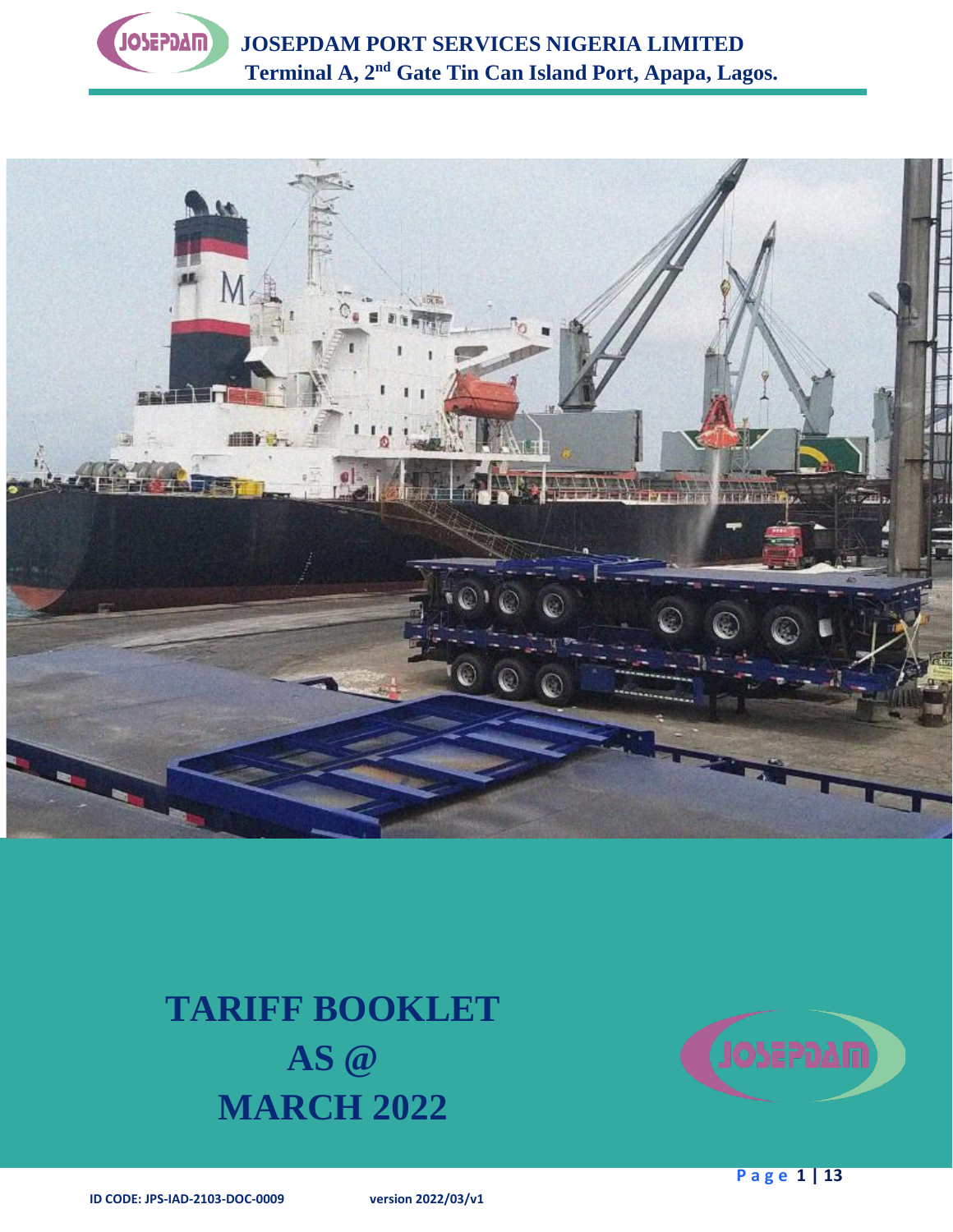

# **OUR VISION**

**To be the leading independent conglomerate with a diversified portfolio of business interests and the preferred energy value chain partner in the West Africa subregion.**

# **OUR MISSION**

**Our Mission is to attain and maintain a position of a conglomerate from concept and planning to execution. We will achieve this with a highly skilled professional team working together, using common sense and practical experience.**

**We will seek to enhance our competitive position through the formation of strategic alliances with all the relevant stakeholders.**

# **OUR CORE VALUES**

**The acronym TIEE represents the values that we cherish and live by:**

- **TEAM WORK**
- **INTEGRITY**
- **ETHICS**
- **EXCELLENCE**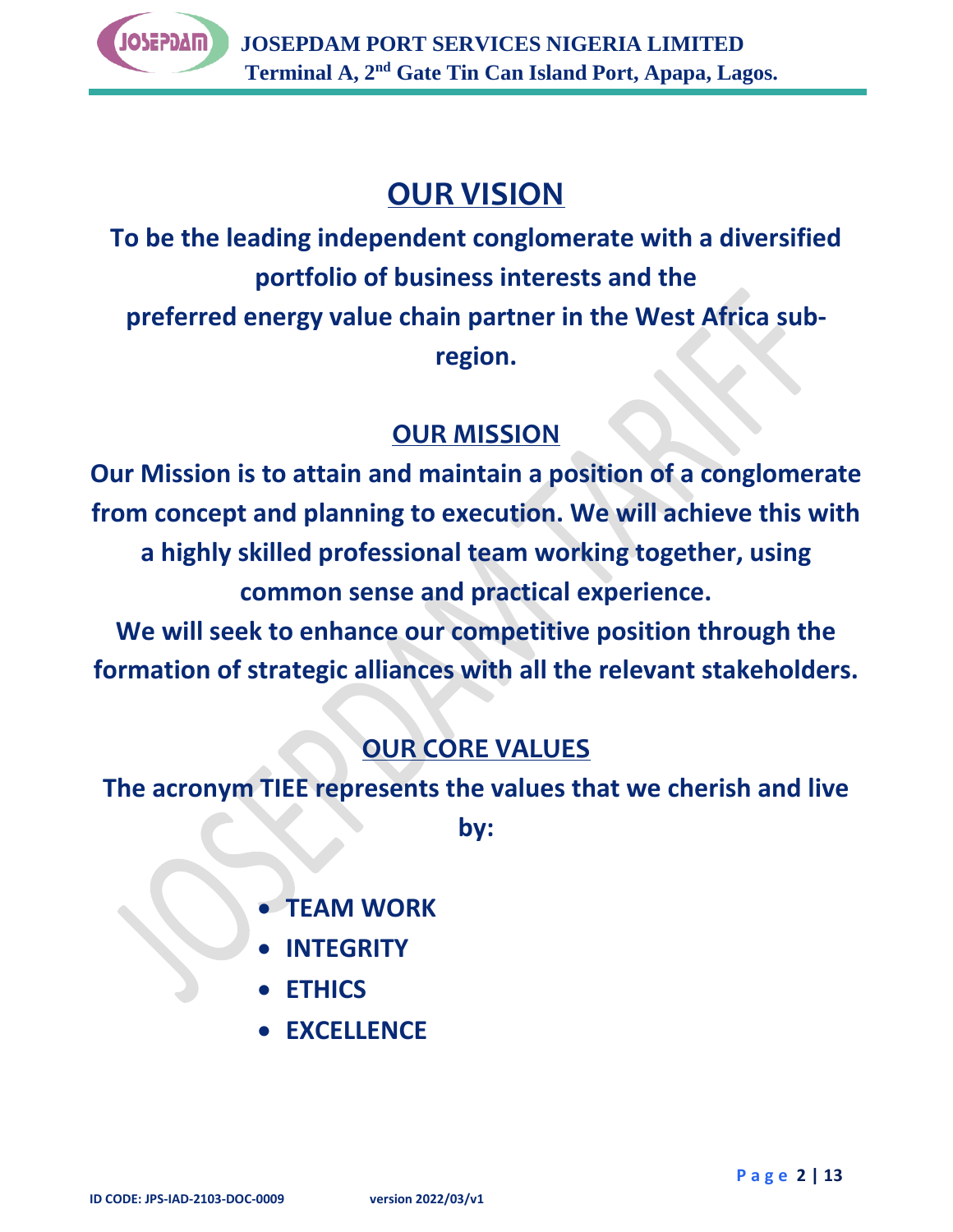

| <b>TABLE OF CONTENTS</b>                                                                                                               | <b>Pages</b> |
|----------------------------------------------------------------------------------------------------------------------------------------|--------------|
| <b>Cargo Dues on General Cargo/Bulk Cargo</b><br>/Containers/Vehicles and Other Equipment &<br><b>Other Accompanying/Extra Charges</b> | $4 - 5$      |
| <b>Container / General Cargo Shifting, Loading and Reloading</b>                                                                       | 6            |
| Delivery charges and Storage Charges on<br><b>Bulk Cargo/General Cargo, Vehicles and Containers</b>                                    | $7 - 10$     |
| <b>Equipment usage, Third Party Storage charges</b><br><b>Royalty Charges</b>                                                          | 11 - 12      |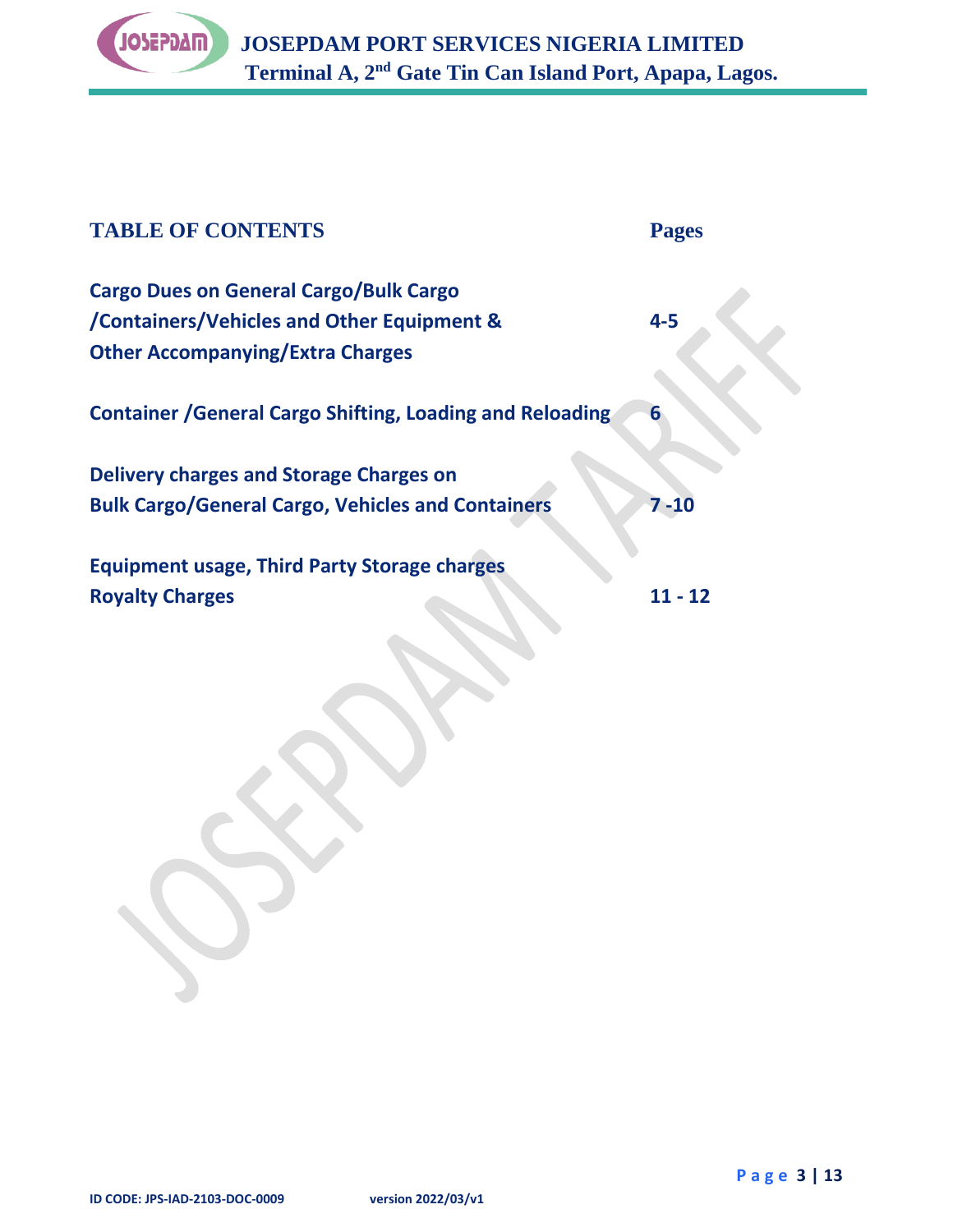

|                                                                |                                       | <b>CARGO DUES PER TON/CBM GENERAL/BULK CARGO</b> |                    |  |  |  |
|----------------------------------------------------------------|---------------------------------------|--------------------------------------------------|--------------------|--|--|--|
|                                                                | <b>IMPORT (USD)</b>                   | <b>EXPORT (USD)</b>                              | <b>TWA/COASTAL</b> |  |  |  |
|                                                                |                                       |                                                  | (Import/Export)    |  |  |  |
|                                                                |                                       |                                                  | (USD)              |  |  |  |
| <b>General Cargo</b>                                           | 8.47                                  | 5.56                                             | 4.17               |  |  |  |
| <b>Bulk Cargo</b>                                              | 5.56                                  | 3.47                                             | 2.77               |  |  |  |
|                                                                |                                       |                                                  |                    |  |  |  |
|                                                                | <b>CARGO DUES PER UNIT OF VEHICLE</b> |                                                  |                    |  |  |  |
|                                                                | <b>USD</b>                            | <b>USD</b>                                       | <b>USD</b>         |  |  |  |
|                                                                |                                       |                                                  |                    |  |  |  |
| Up To 15 CBM                                                   | 19.84                                 | 18.46                                            | 18.46              |  |  |  |
|                                                                |                                       |                                                  |                    |  |  |  |
| 16 CBM To 25 CBM                                               | 35.82                                 | 19.15                                            | 19.15              |  |  |  |
|                                                                |                                       |                                                  |                    |  |  |  |
| <b>Over 25 CBM</b>                                             | 77.46                                 | 24.71                                            | 24.71              |  |  |  |
|                                                                |                                       |                                                  |                    |  |  |  |
| <b>Over 140 CBM (Trailer/Mafi Wagon)</b>                       | 153.80                                | 62.19                                            | 62.19              |  |  |  |
|                                                                |                                       |                                                  |                    |  |  |  |
| <b>CARGO DUES PER UNIT OF EQUIPMENT/PLANT/TRACKED VEHICLES</b> |                                       |                                                  |                    |  |  |  |
|                                                                | <b>USD</b>                            |                                                  |                    |  |  |  |
| Up To 15 CBM                                                   |                                       | 24.66                                            |                    |  |  |  |
| 16 CBM To 25 CBM                                               |                                       | 43.78                                            |                    |  |  |  |
| <b>Over 25 CBM</b>                                             |                                       | 95.78                                            |                    |  |  |  |
| <b>Over 140 CBM (Trailer/Mafi Wagon)</b>                       |                                       | 191.56                                           |                    |  |  |  |
|                                                                |                                       |                                                  |                    |  |  |  |

| <b>CARGO DUES ON CONTAINERS</b> |               |             |               |             |                    |             |  |
|---------------------------------|---------------|-------------|---------------|-------------|--------------------|-------------|--|
|                                 | <b>IMPORT</b> |             | <b>EXPORT</b> |             | <b>TWA/COASTAL</b> |             |  |
|                                 | <b>20FT</b>   | <b>40FT</b> | <b>20FT</b>   | <b>40FT</b> | <b>20FT</b>        | <b>40FT</b> |  |
|                                 | <b>USD</b>    | <b>USD</b>  | <b>USD</b>    | <b>USD</b>  | <b>USD</b>         | <b>USD</b>  |  |
|                                 |               |             |               |             |                    |             |  |
| <b>Laden Container</b>          | 124.93        | 180.46      | 97.16         | 138.81      | 97.16              | 138.81      |  |
|                                 |               |             |               |             |                    |             |  |
| <b>Empty Container</b>          | 34.71         | 55.52       | 34.71         | 55.52       | 34.71              | 55.52       |  |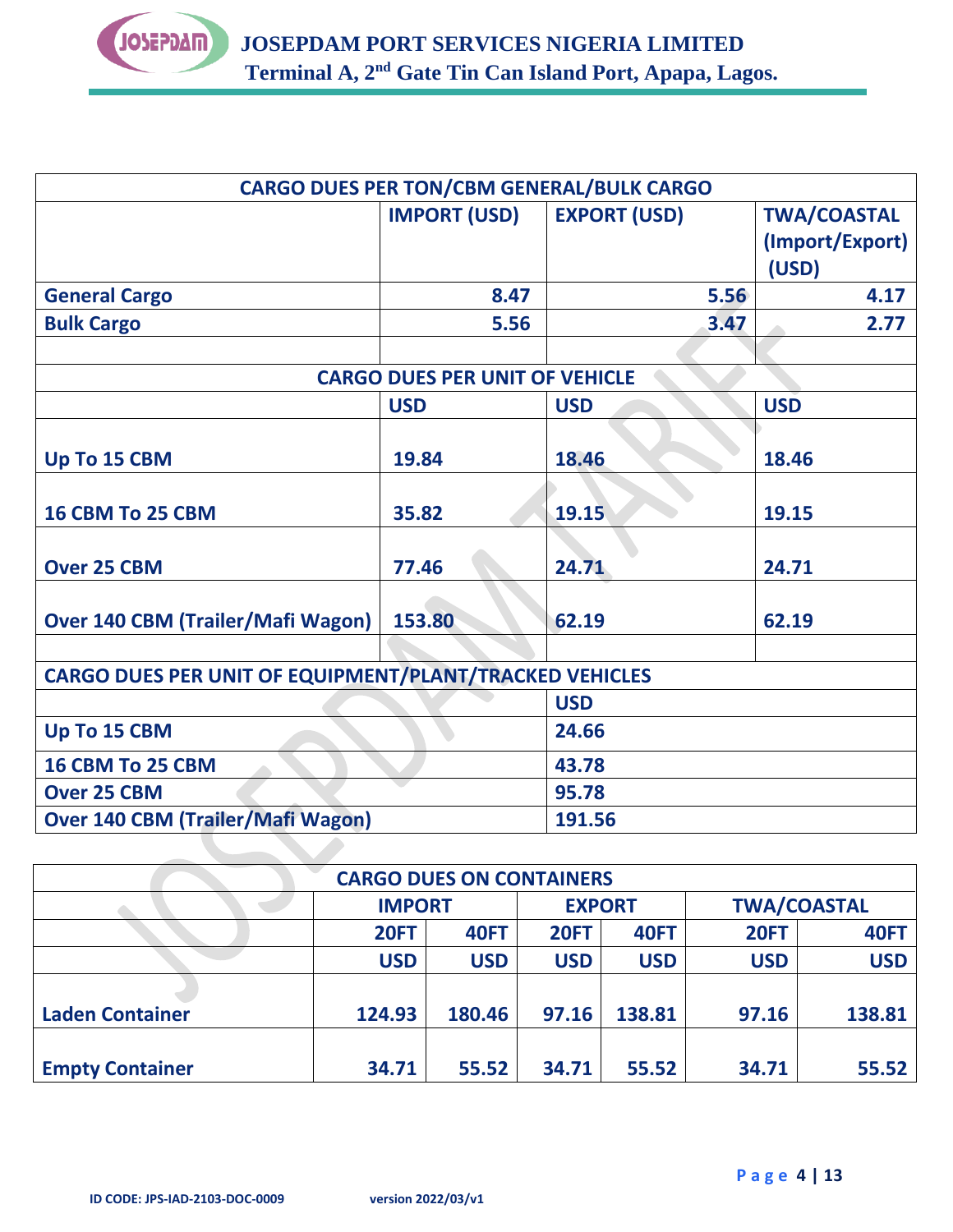

| <b>OTHER ACCOMPANYING CHARGES</b>                        | <b>USD</b>                      |
|----------------------------------------------------------|---------------------------------|
| <b>Contingency Deposit (Refundable)</b>                  | <b>5% Of Cargo Dues</b>         |
| <b>Documentation Per Vessel</b>                          | 56.40                           |
| <b>Security per Day</b>                                  | 169.17                          |
| <b>Environmental Pollution</b>                           | 0.18                            |
| <b>Amendment Of Manifest After Initial Summation</b>     | 70.15                           |
| <b>Additional Manifest</b>                               | 700.28                          |
| <b>Surcharge - Hazardous Cargo</b>                       | <b>50% Of Cargo Dues</b>        |
| <b>Surcharge On Special Cargo, Oversized, Overweight</b> | <b>100% Of THC</b>              |
| Cargo                                                    |                                 |
| <b>Penalty For Under Declaration of Tonnage</b>          | <b>100% of Undeclared Cargo</b> |
|                                                          | <b>Dues</b>                     |
| <b>Unmet Target (Per Hour)</b>                           | 264.89                          |
| <b>Yatch/Boat(Per Day)</b>                               | 90.41                           |
| <b>BIBO Using JPS Equipment(1Ton)</b>                    | 10.92                           |
| <b>BIBO Royalty Using Agent's Equipment</b>              | 1.29                            |
| <b>IMBALAST</b>                                          | 10,470.00                       |

| <b>EXTRA SERVICES CHARGES</b>     |            |
|-----------------------------------|------------|
| <b>Forklift On Board Per Hour</b> |            |
| <b>FORKLIFT TYPES</b>             | <b>USD</b> |
| <b>Forklift under 5 Tons</b>      | 109.15     |
| <b>Forklift 5-9 Tons</b>          | 136.43     |
| <b>Forklift 10-15 Tons</b>        | 163.72     |
| <b>Forklift Above 15 Tons</b>     | 191.00     |

**Unmet Target: This is the charge for idle time, it becomes due when a vessel is unproductive and exceeds the agreed number of days she is expected to stay in the terminal for discharge operations due to non-natural factors and other factors not caused by the terminal operator.**

**Contingency Deposit: This is advance deposit of 5% of cargo dues which becomes refundable in full when the vessel does not incur additional charges after completion of operations. If she does, the deposit is used to offset the additional cost but when this is insufficient, the customer is expected to make good the balance and if the deposit is more than the additional cost, the customer gets the balance of the deposit as refund.**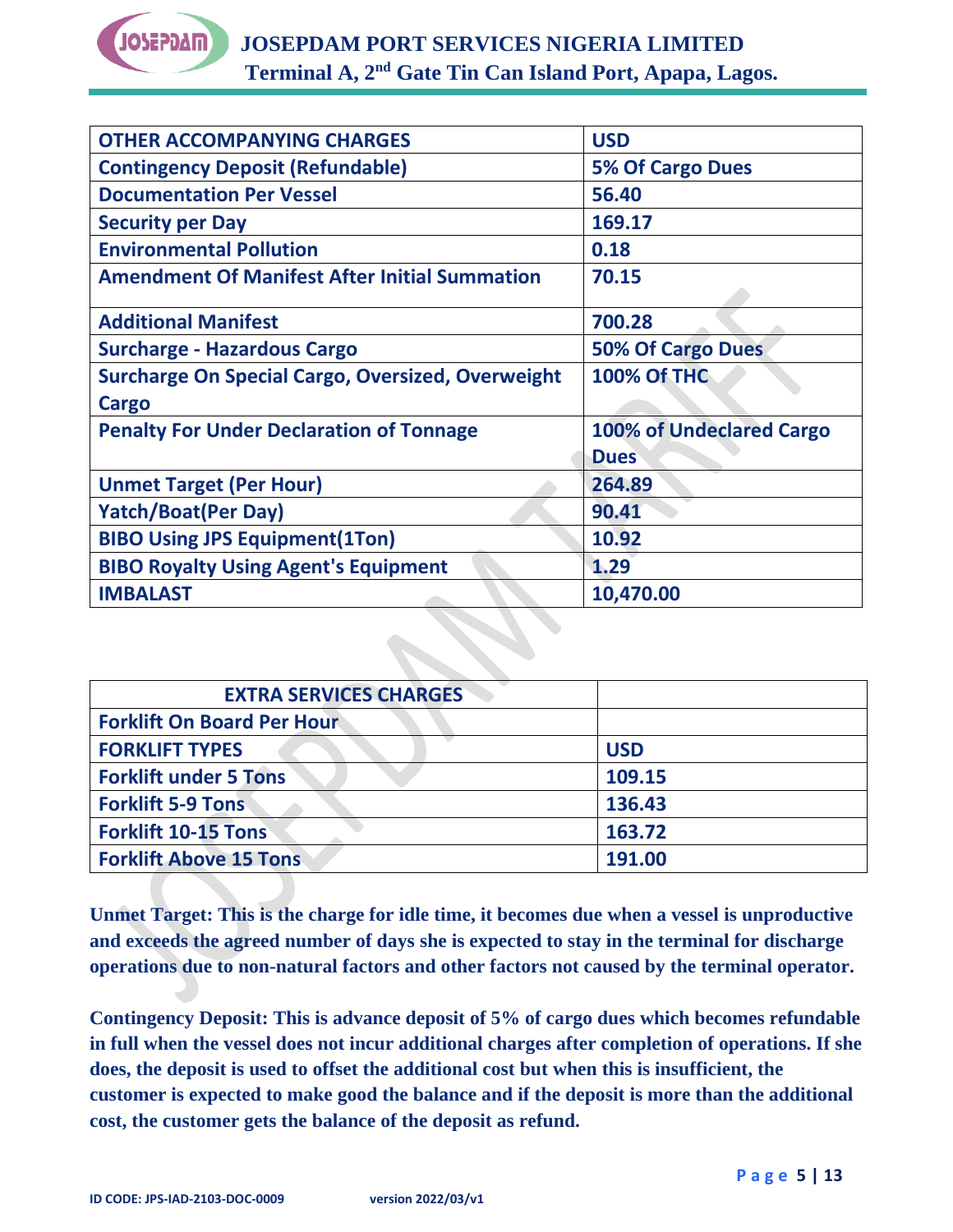

| <b>CONTAINER SHIFTING/LOADING/RELOADING CHARGES PER UNIT</b> |             |             |
|--------------------------------------------------------------|-------------|-------------|
|                                                              |             |             |
|                                                              | <b>20FT</b> | <b>40FT</b> |
|                                                              | <b>USD</b>  | <b>USD</b>  |
| <b>Container Shifting &amp; Reloading</b>                    | 139.65      | 209.58      |
| <b>Container Shifting via Shore</b>                          | 139.65      | 209.58      |
| <b>Container Landing &amp; Reloading</b>                     |             | 296.09      |
|                                                              | 191.72      |             |
| <b>Container Shifting on Shore</b>                           | 69.83       | 104.75      |

| <b>GENERAL CARGO SHIFTING/LOADING/RELOADING CHARGES PER TON/CBM</b> |            |  |  |  |
|---------------------------------------------------------------------|------------|--|--|--|
|                                                                     | <b>USD</b> |  |  |  |
| <b>Shifting On Board</b>                                            | 6.30       |  |  |  |
| <b>Landing &amp; Reloading</b>                                      | 19.18      |  |  |  |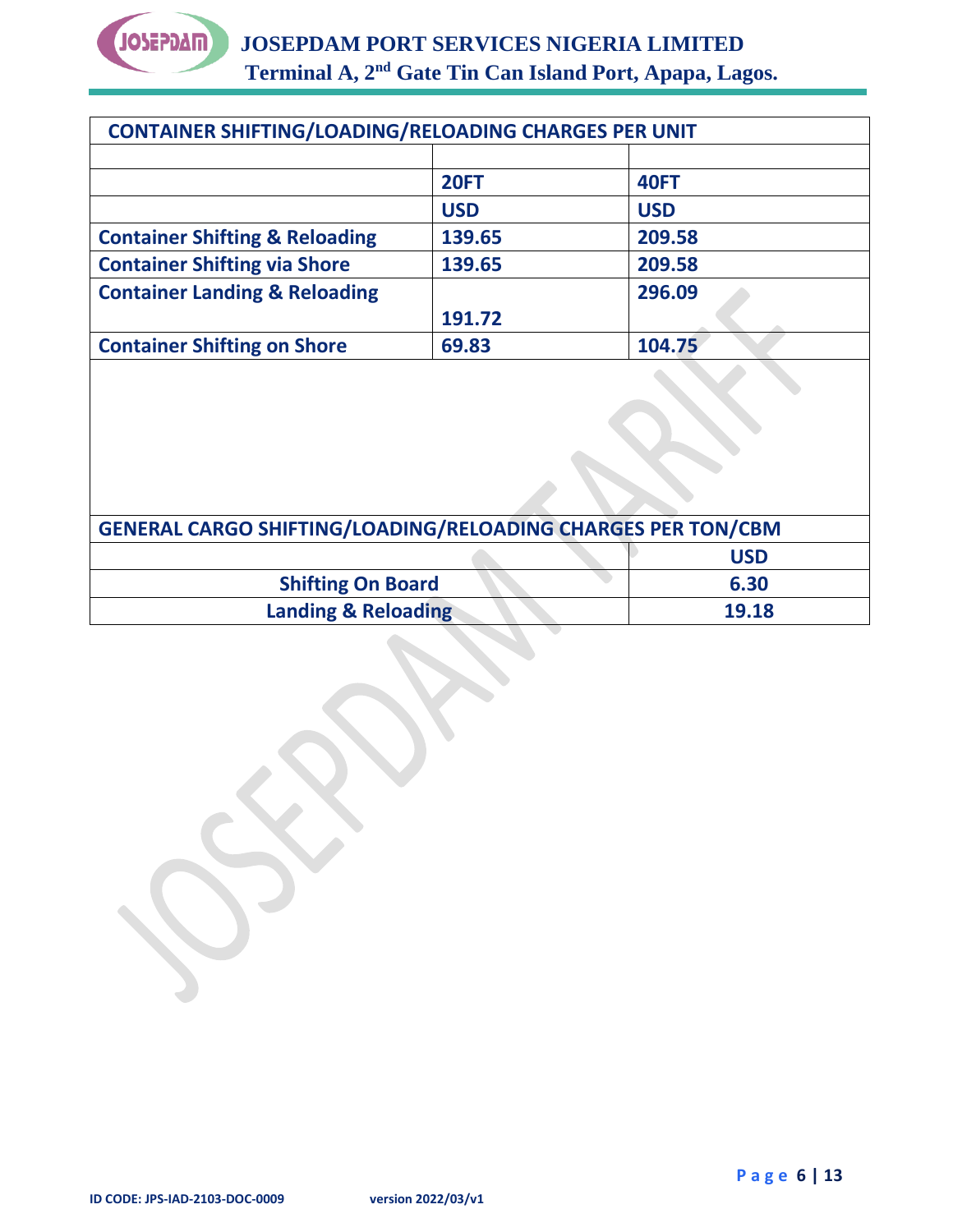

# **TERMINAL DELIVERY CHARGES/ STORAGE CHARGES ON BULK AND GENERAL CARGOES**

|                                                       | <b>DELIVERY CHARGES</b> |                           |                           |  |
|-------------------------------------------------------|-------------------------|---------------------------|---------------------------|--|
|                                                       | <b>IMPORT Per</b>       | <b>EXPORT Per</b>         | <b>TWA/COASTAL</b>        |  |
|                                                       | Ton/CBM                 | <b>Ton/CBM</b>            | (Import/Export) Per       |  |
|                                                       |                         |                           | <b>Ton/CBM</b>            |  |
| <b>GENERAL CARGO</b>                                  | <b>NGN</b>              | <b>NGN</b>                | <b>NGN</b>                |  |
| <b>General Cargo-Direct</b>                           | 142.00                  | 142.00                    | 107.00                    |  |
| <b>General Cargo-Indirect</b>                         | 269.00                  | 269.00                    | 202.00                    |  |
| <b>General Cargo-Bulk In Bagged out (BIBO)</b>        | 202.00                  | 202.00                    | 150.00                    |  |
| <b>BULK CARGO</b>                                     | <b>NGN</b>              | <b>NGN</b>                | <b>NGN</b>                |  |
| <b>Bulk Cargo (Indirect)</b>                          | 202.00                  | 202.00                    | 150.00                    |  |
| <b>Bulk Cargo (Direct)</b>                            |                         |                           |                           |  |
|                                                       | 107.00                  | 107.00                    | 68.00                     |  |
| <b>Bulk Cargo Direct Delivery using Conveyors</b>     |                         | N/A                       |                           |  |
|                                                       | 450.00                  |                           | 450.00                    |  |
| <b>Bulk Cargo Direct Delivery from Silo to Hauler</b> |                         | N/A                       |                           |  |
|                                                       | 230.00                  |                           | 230.00                    |  |
|                                                       | <b>STORAGE CHARGES</b>  |                           |                           |  |
| <b>GENERAL CARGO - Per Ton/Day</b>                    | <b>OPEN AREA</b>        | <b>ENCLOSED AREA/SHED</b> |                           |  |
| 1 <sup>st</sup> Three Days                            | <b>Free</b>             | <b>Free</b>               |                           |  |
|                                                       |                         |                           |                           |  |
| 1-5 Days                                              | 41.00                   | 60.00                     |                           |  |
|                                                       |                         |                           |                           |  |
| 6-10 Days                                             | 76.00                   | 150.00                    |                           |  |
| <b>11-19 Days</b>                                     | 134.00                  | 261.00                    |                           |  |
|                                                       |                         |                           |                           |  |
| $\geq 20$ Days                                        | 251.00                  |                           | 472.00                    |  |
| <b>BULK CARGO- Per Ton/Day</b>                        | <b>OPEN AREA</b>        |                           | <b>ENCLOSED AREA/SHED</b> |  |
|                                                       |                         |                           |                           |  |
| 1 <sup>st</sup> Three Days                            | <b>Free</b>             |                           | <b>Free</b>               |  |
|                                                       |                         |                           |                           |  |
| 1-5 Days                                              | 41.00                   | 60.00                     |                           |  |
|                                                       |                         |                           |                           |  |
| 6-10 Days                                             | 76.00                   |                           | 107.00                    |  |
| <b>11-19 Days</b>                                     | 161.00                  |                           | 303.15                    |  |
|                                                       |                         |                           |                           |  |
| $\geq 20$ Days                                        | 278.00                  |                           | 480.00                    |  |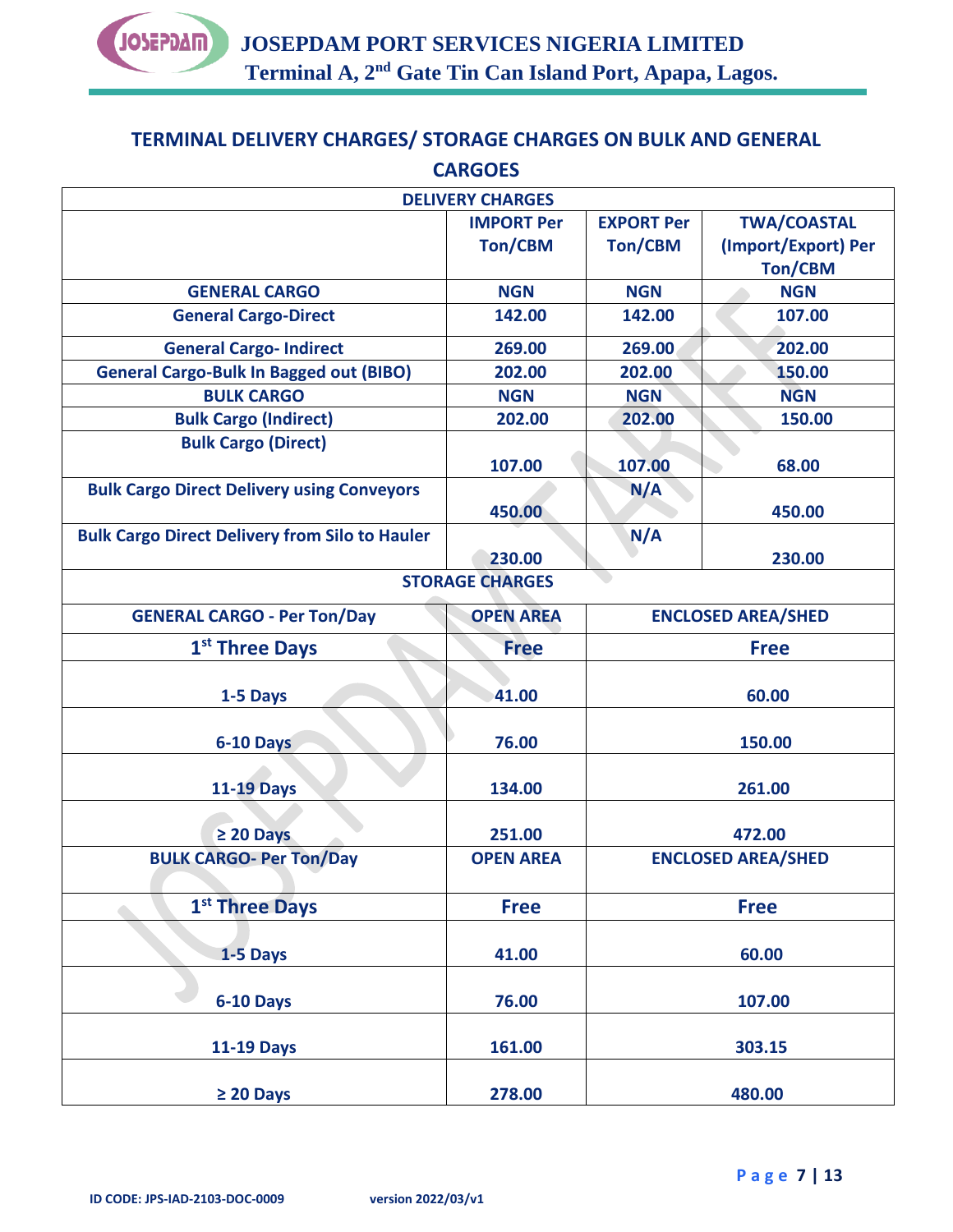

#### **OTHER ACCOMPANYING CHARGES**

|                                             | <b>NGN</b> |
|---------------------------------------------|------------|
| <b>Documentation Per Bill of Lading</b>     | 4,520.16   |
| <b>Documentation Per Additional Bill</b>    | 362.08     |
| <b>Tally Sheet Per Unit</b>                 | 584.00     |
| <b>Royalty on Equipment usage</b>           | 182,500.00 |
| <b>Optional Service</b>                     | 29,200.00  |
|                                             |            |
| <b>BULK-IN-BAG-OUT (BIBO)</b>               | <b>NGN</b> |
| <b>BIBO - Labour</b>                        | 641.55     |
| <b>BIBO Using JPS Equipment (25kg/50kg)</b> | 11.76      |
|                                             |            |
|                                             |            |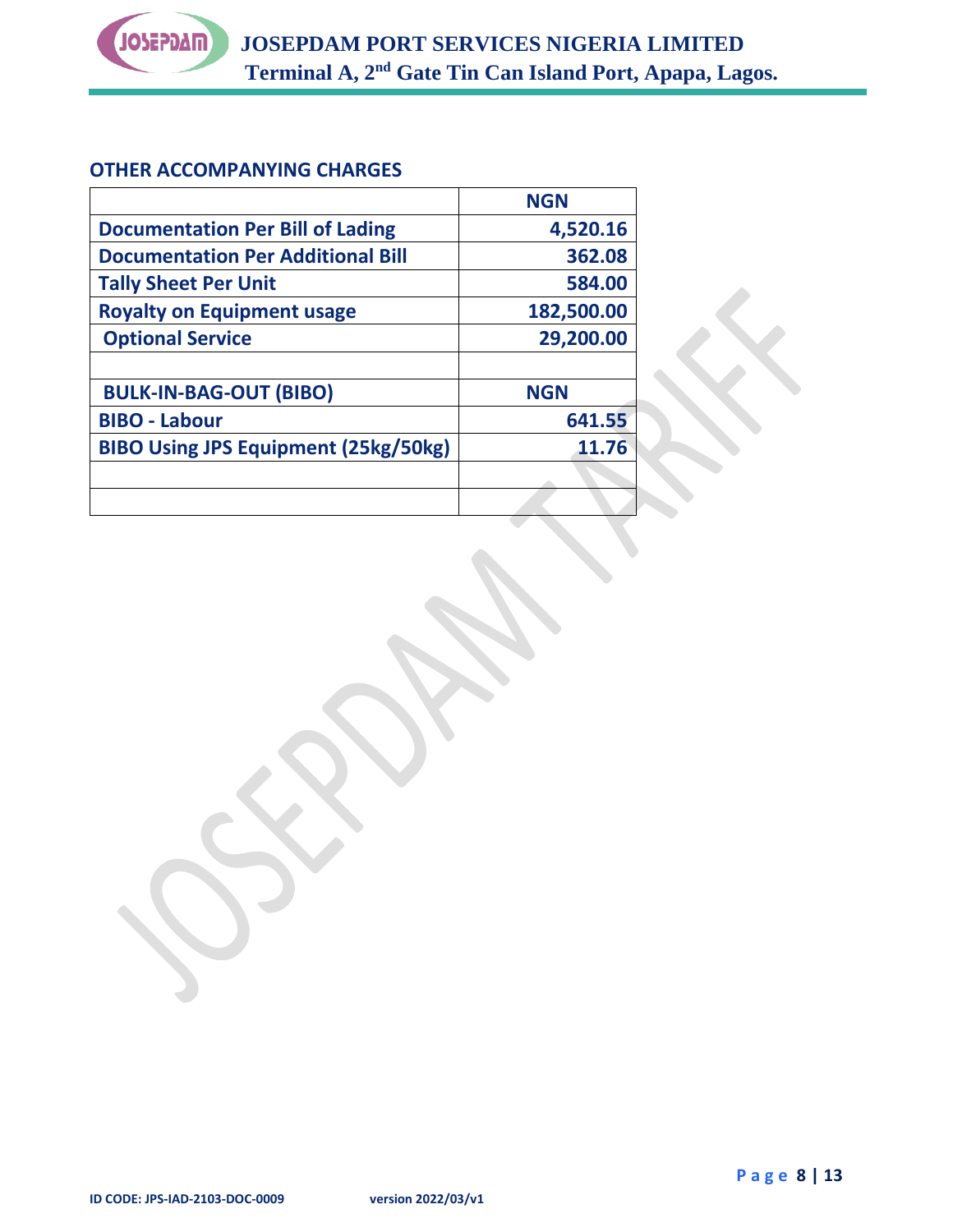

# **DELIVERY CHARGES Motor Vehicles Import (Direct/Indirect) Per Unit**

| <b>VEHICLE TYPES/SIZES(IMPORT)</b>           | <b>NGN</b>                          |
|----------------------------------------------|-------------------------------------|
| Up To 15 CBM(CAR)                            | 14,381.00                           |
| 16 CBM To 25 CBM(BUS)                        | 20,768.50                           |
| <b>Over 25 CBM(TRUCK)</b>                    | 26,827.50                           |
| <b>Over 140 CBM (Trailer/Mafi Wagon)</b>     | 40,697.50                           |
| <b>Plants, Tracked Vehicles/Heavy Duties</b> | 50,260.50                           |
| <b>Towage Surcharge</b>                      | 50% of THC (Total Handling Charges) |

# **STORAGE CHARGES VEHICLE IMPORT PER UNIT/DAY**

| <b>NO OF DAYS</b>          | <b>Up To 15</b> | 16 To 25        | Over <sub>25</sub> | <b>Over 140 CBM</b> | <b>Tracked</b>   |
|----------------------------|-----------------|-----------------|--------------------|---------------------|------------------|
|                            | <b>CBM(CAR)</b> | <b>CBM(BUS)</b> | <b>CBM(TRUCK)</b>  | (Trailer/Mafi)      | <b>Vehicles/</b> |
|                            |                 |                 |                    |                     | <b>Plant</b>     |
|                            | <b>NGN</b>      | <b>NGN</b>      | <b>NGN</b>         | <b>NGN</b>          | <b>NGN</b>       |
| 1 <sup>st</sup> Three days | <b>Free</b>     | <b>Free</b>     | <b>Free</b>        | <b>Free</b>         | <b>Free</b>      |
| 1-5 Days                   | 1,247.00        | 1,802.00        | 2,948.00           | 4,818.00            | 6,358.00         |
| 6-10 Days                  | 2,802.00        | 4,198.00        | 6,969.00           | 11,254.00           | 14,869.00        |
| <b>11-19 Days</b>          | 5,135.00        | 7,815.00        | 12,836.00          | 18,893.00           | 23,918.00        |
| $\geq 20$ Days             | 9,184.00        | 13,813.00       | 22,753.00          | 34,964.00           | 45,145.00        |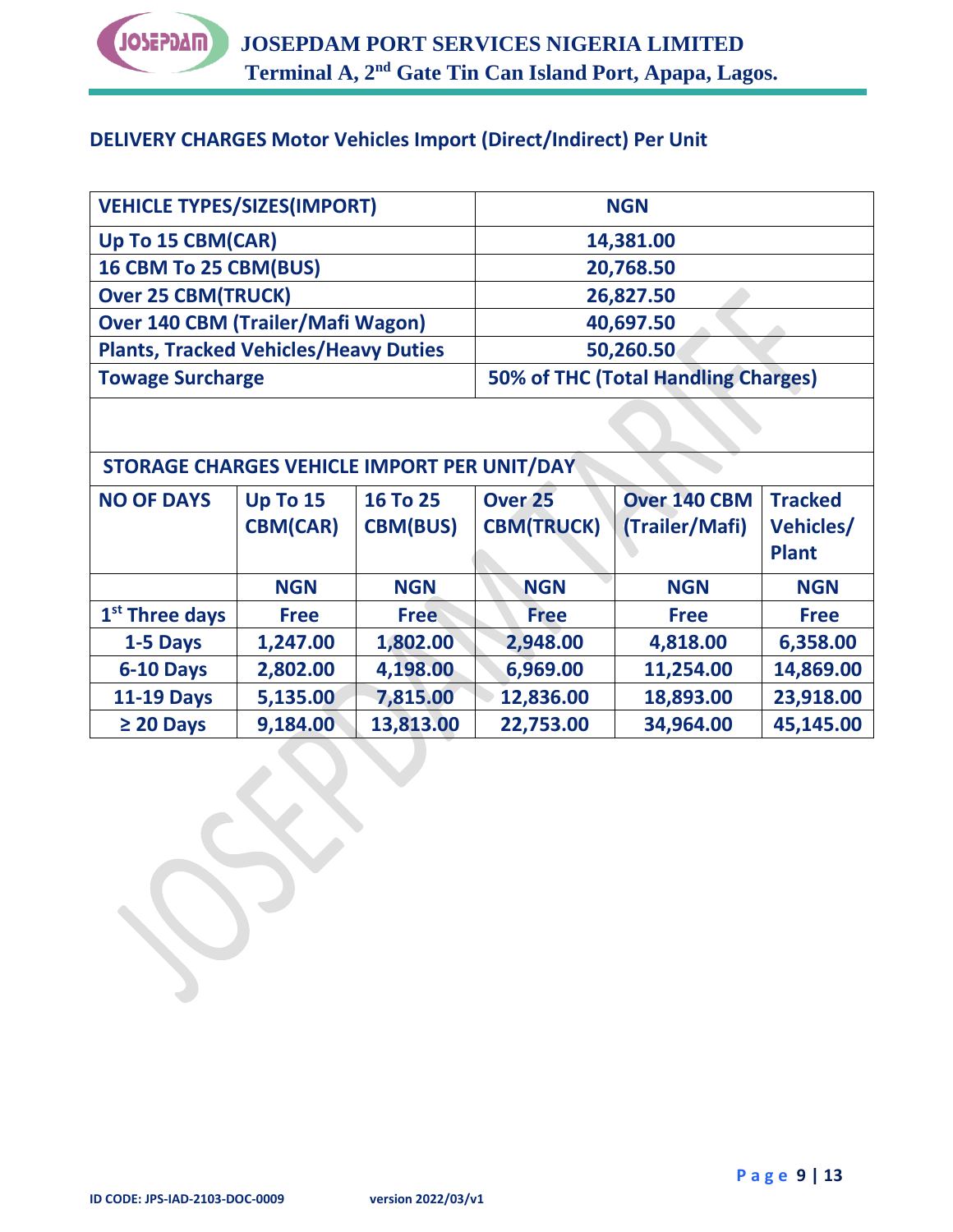|                                           | <b>IMPORT</b> |              | <b>EXPORT / TWA (COASTAL)</b>                 |              |
|-------------------------------------------|---------------|--------------|-----------------------------------------------|--------------|
|                                           | <b>20 FT</b>  | <b>40 FT</b> | <b>20 FT</b>                                  | <b>40 FT</b> |
|                                           | <b>NGN</b>    | <b>NGN</b>   | <b>NGN</b>                                    | <b>NGN</b>   |
| <b>Normal Container</b>                   | 7,584.63      | 9,478.29     | 5,576.64                                      | 8,419.35     |
| <b>Reefer Container</b>                   | 10,230.87     | 13,448.76    | 10,230.87                                     | 13,448.76    |
| <b>Flat Container</b>                     | 7,843.26      | 10,143.18    | 7,843.26                                      | 10,143.18    |
| <b>Open Top Container</b>                 | 10,754.79     | 13,473.18    | 10,754.79                                     | 13,473.18    |
| <b>Terminal Handling</b><br><b>Charge</b> | 89,499.46     | 137,232.70   | 89,499.46                                     | 137,232.70   |
| <b>Custom Examinations</b>                | 13,560.48     | 22,600.80    | 13,560.48                                     | 22,600.80    |
| <b>Stuffing/Unstuffing</b>                | 43,800.00     | 80,300.00    | 43,800.00                                     | 80,300.00    |
|                                           |               |              |                                               |              |
|                                           |               |              | STORAGE CHARGES CONTAINER IMPORT PER UNIT/DAY |              |
| <b>NO OF DAYS</b>                         |               | <b>20FT</b>  | <b>40FT</b>                                   |              |
|                                           |               | <b>NGN</b>   | <b>NGN</b>                                    |              |
| 1 <sup>st</sup> Three days                | <b>Free</b>   |              | <b>Free</b>                                   |              |
| 1-5 Days                                  | 1,882.00      |              | 3,762.00                                      |              |
| 6-10 Days                                 | 2,533.00      |              | 5,063.00                                      |              |
| <b>11-19 Days</b>                         | 6,780.00      |              | 13,560.00                                     |              |
| $\geq 20$ Days                            | 9,040.00      |              | 18,081.00                                     |              |

## **CONTAINER DELIVERY CHARGES PER UNIT**

**Free Days: Storage charges becomes due three days after vessel completes discharge.**

**Delivery charge: This is charged on General cargo or Bulk cargo per Metric Ton or CBM (whichever is higher).**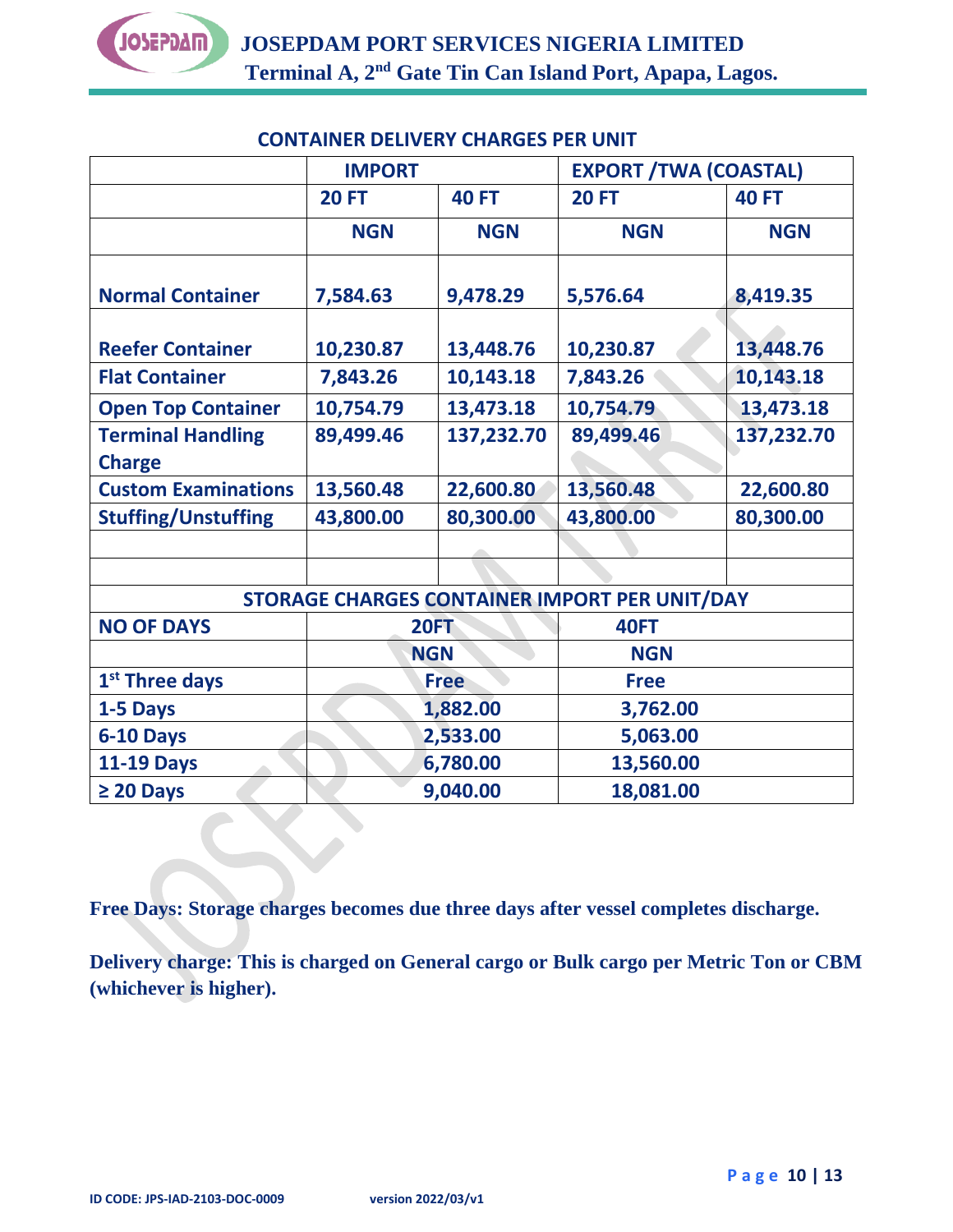

#### **EQUIPMENT USAGE CHARGES SUBJECT TO MINIMUM OF 4HOURS**

| <b>EQUIPMENT TYPE</b>                                 | <b>NGN</b> |
|-------------------------------------------------------|------------|
|                                                       |            |
| <b>Forklift Under 5 Tons</b>                          | 13,003.20  |
| <b>Forklift 5 - 9 Tons</b>                            | 16,254.00  |
| <b>Forklift 10 - 15 Tons</b>                          | 19,504.80  |
| <b>Forklift Above 15 Tons</b>                         | 23,405.76  |
| <b>Bobcat Under 5 tons</b>                            | 13,003.20  |
| <b>Shovel 9 tons</b>                                  | 16,254.00  |
| <b>Reach Stacker Above 15 Tons</b>                    | 23,405.76  |
| <b>Mafi Wagon</b>                                     | 37,800.00  |
| <b>Terminal Tractor</b>                               | 18,900.00  |
| Grab                                                  | 3,780.00   |
| <b>Hopper</b>                                         | 3,780.00   |
|                                                       |            |
| <b>OTHER EQUIPMENT CHARGES PER TON/CBM/TRUCK</b>      | <b>NGN</b> |
| <b>Weighbridge Charges/truck (where applicable)</b>   | 2,341.08   |
| <b>Equipment Charge/Ton/ (forklift for discharge)</b> | 781.20     |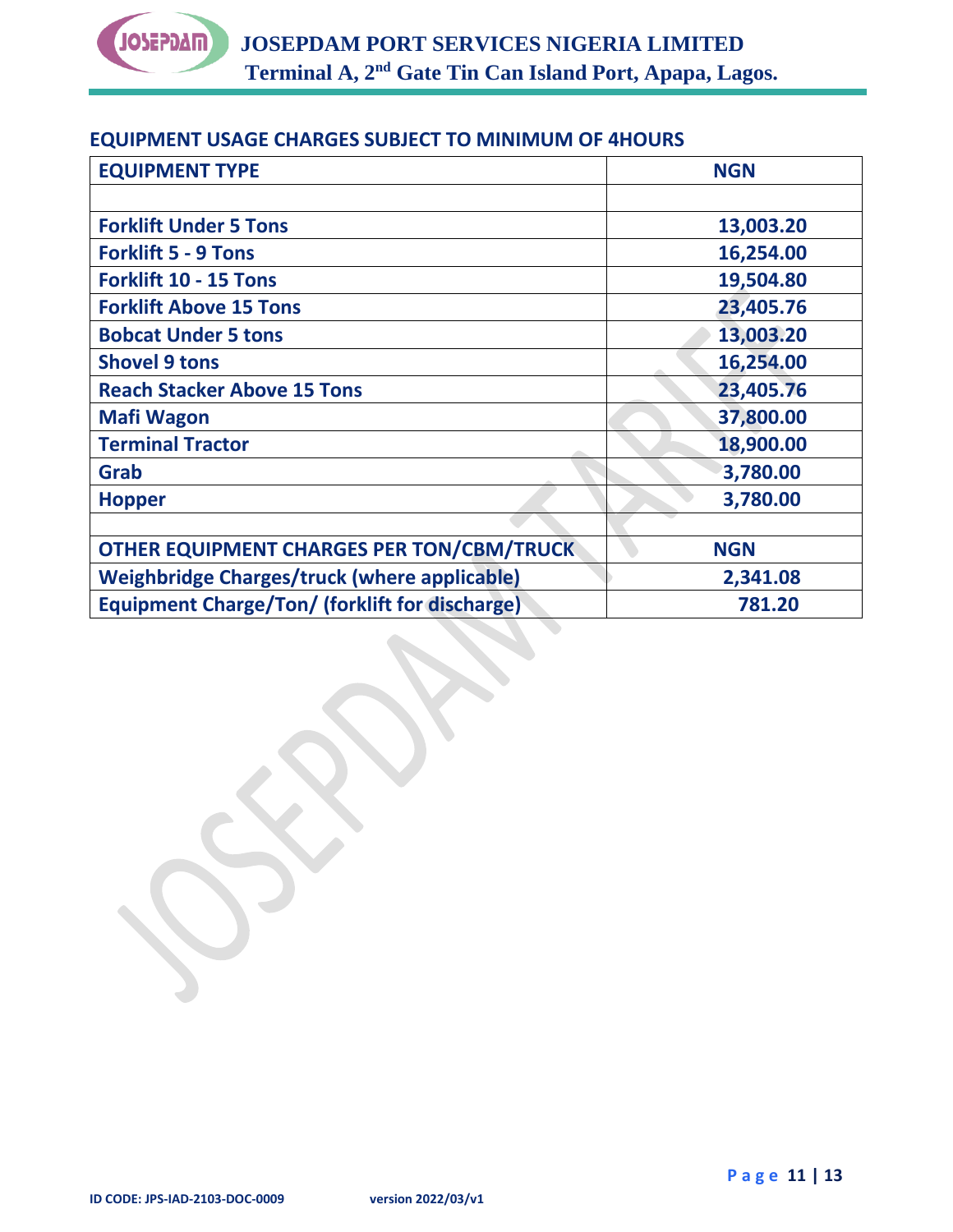

#### **STORAGE CHARGES ON 3RD PARTY EQUIPMENT/OFFICE SPACE PER DAY**

| <b>EQUIPMENT TYPE</b>                             | <b>NGN</b> |
|---------------------------------------------------|------------|
| <b>Vigan/Unit</b>                                 | 4,052.16   |
| <b>Mobile Conveyor/Unit</b>                       | 1,013.04   |
| <b>Plant Equipment</b>                            | 1,013.04   |
| <b>Conveyor/Meter</b>                             | 80.64      |
| <b>Hoppers/Grabs</b>                              | 1,013.04   |
| <b>20' Container Office Space</b>                 | 1,624.14   |
| <b>40' Container Office Space</b>                 | 3,248.28   |
| <b>Security Personnel for securing discharged</b> | 7,560.00   |

#### **ROYALTY CHARGES PER DAY**

|                                                     | <b>NGN</b> |
|-----------------------------------------------------|------------|
| <b>Supply Of Food Stuff to Vessel</b>               | 12,600.00  |
| <b>Supply Of Fresh Water Per Tanker(30TONS)</b>     | 13,003.20  |
| <b>Supply Of Gas to Vessel Per Supply</b>           | 13,003.20  |
| <b>Supply Of Petroleum Products to Vessel</b>       | 7,674.66   |
| <b>Facility Fees on Petroleum Product Per MT</b>    | 78.12      |
| <b>Towing Of Parked Vehicle at Non-Parking Area</b> | 15,603.84  |
| <b>Removal Of Broken-Down Vehicle</b>               | 15,603.84  |
| <b>Overnight Parking/truck/night</b>                | 3,150.00   |
|                                                     |            |

### **Kindly note that all charges are exclusive of VAT of 7.5%**